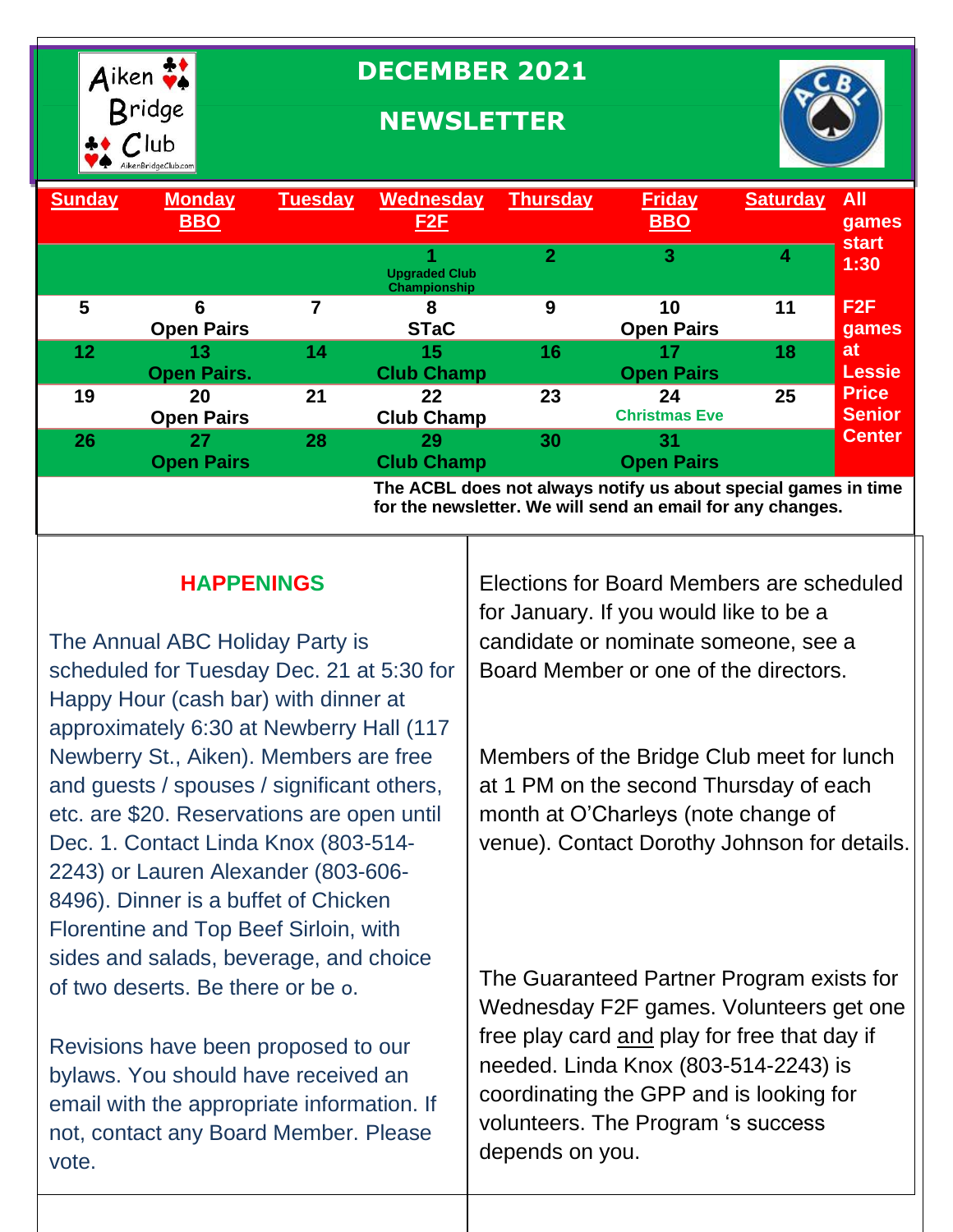#### **ROMAN KEY CARD BLACKWOOD**

Roman Key Card Blackwood is similar to regular Blackwood except that it adds a 5th key card – the king of trump. So, there are 5 key cards  $=$  4 aces  $+$  the trump king. Thus, you cannot use Key Card Blackwood without agreement on a trump suit.

Generally, the agreed-upon suit is based on the following priorities:

- 1. The only supported suit
- 2. The suit must recently shown or raised by the Blackwood bidder
- 3. The only shown suit
- 4. The most recently shown suit

However, responder's suit is the agreed suit if responder has made a strong jump shift. Opener's only bid suit is the agreed suit after a 2C opening.

There are two variations, as shown below side by side with regular Blackwood:

|                | <b>Key Card 0314</b>                | <b>Key Card 1430</b> | <b>Blackwood</b> |
|----------------|-------------------------------------|----------------------|------------------|
| 5C             | 0 or 3 key cards                    | 1 or 4 key cards     | 0 or 4 aces      |
| 5 <sub>D</sub> | 1 or 4 key cards                    | 0 or 3 key cards     | 1 aces           |
| 5H             | 2 key cards without the trump queen | 2 aces               |                  |
| <b>5S</b>      | 2 key cards with the trump queen    | 3 aces               |                  |

Generally, you do not want to ask for key cards or aces with a void, since controls in that suit represent duplication. NEVER answer 4NT treating a void as an ace. Partner may bash into 6NT thinking you have a stopper. (More about what to do with voids below.) Likewise, Key Card is oriented toward the majors, since an unwanted 5H or 5S may push you to the 6 level in a minor off two aces. Likewise, it may be disadvantageous to use Key Card if trump is hearts and you would be forced to the 6 level by a 5S response.

As a rule of thumb, many people also treat a known 10+ card fit as if they have the queen of trump, even if they don't. You lose when the queen sits 3 times and you guess wrong, but most of the time the suit will split 2-1 and the queen will drop if neither partner has it. If the 4NT bidder has the queen and partner responds 5S, they know there is at least a 10 card fit.

Although originally in the 0314 format, the 1430 format has become more popular since it provides a little more flexibility. After a response of 5C (1 or 4 key cards), a bid a 5D is a queen-ask. Responder then bids 5H without the trump queen and 5S with the trump queen. While this can also be used over 0314 (0 or 3 key cards), you are much more likely to pursue slam when partner has one key card, vs. no key cards.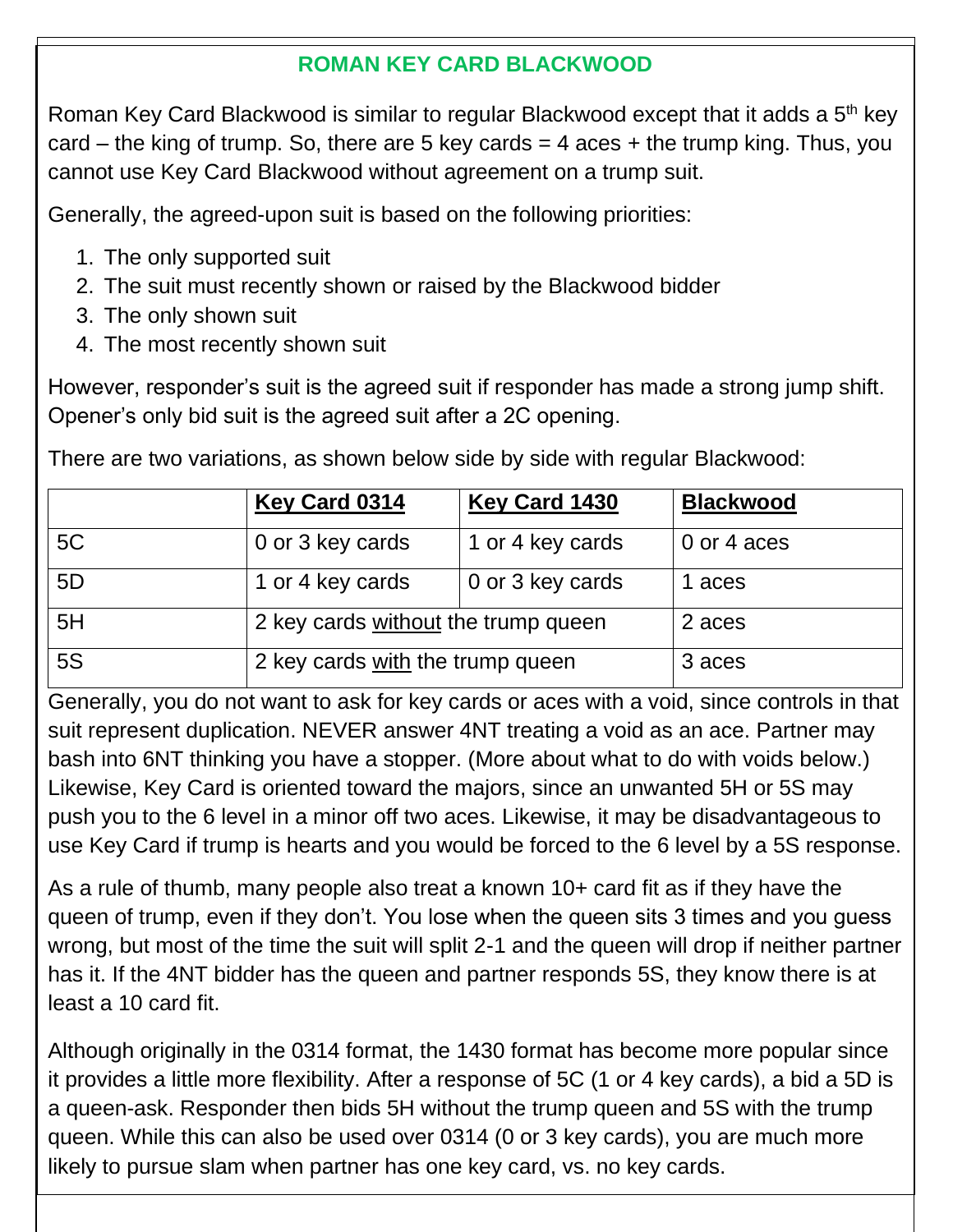Presumably, after a 5D bid, if spades are trump, then 5H by asker is a queen-ask. After the queen-ask, a bid of 6 of the trump suit or 5NT (when spades are your suit) shows the queen and no outside king. A cue-bid shows second round control (you already asked for aces, so it must be king or singleton) AND the trump queen.

Over a 5NT followup to 4NT, there are two different approaches. Make sure you discuss which you are using with your partner. One approach follows standard Blackwood – that is,  $6C = 0$  king,  $6D = 1$  king,  $6H = 2$  kings,  $6S = 3k$ ings. The other approach is to bid kings up the line. So, a bid of 6C indicates the king of clubs. A bid of 6D denies the king of clubs but shows the king of diamonds. A bid of 6H denies any kings below hearts and is a signoff if hearts is your suit. If spades is you suit, 6H shows the king of hearts. In this approach, you have no way to show kings above your suit unless you want to commit to the 7 level, but you have otherwise pinpointed which king you have. So, if you bid 6C, indicating the king of clubs and partner bids 6D, they are showing the king of diamonds. Also, discuss with your partner whether you consider second round control (i.e., a singleton) equivalent to a king. The problem that can arise is that partner thinks you have a king and decides to bid NT.

When responder has a void, a 5NT response to 4NT shows two key cards and a void. A jump to the 6 level shows one key card and a void. You bid the void suit if it is below your trump suit (thus, when hearts are trump,  $6D = 1$  key card and a diamond void) and bid 6 of your trump suit if the void is above your suit (thus, if hearts are trump,  $6H = 1$ key card and a spade void).

Even if you don't know or follow all the ins and outs, Key Card seems superior to regular Blackwood, since it provides more information. Clearly, over NT, you are using Blackwood, since no suit has been determined. But, remember, a direct raise of 1NT or 2NT to 4NT or 5NT is invitational, not Blackwood.

#### **WHAT DOES THIS REBUS REPRESENT?**

1.Bob drowned Frosted Flakes 2.Joe buried Cap'n Crunch 3.Sarah threw Rice Krispies off a cliff 4.Emily shot Cocoa Puffs

(ANSWER BELOW)

Did you hear about the farmer who won the lottery? When asked what he was going to do, he said: "I guess I'll just keep farming until the money runs out."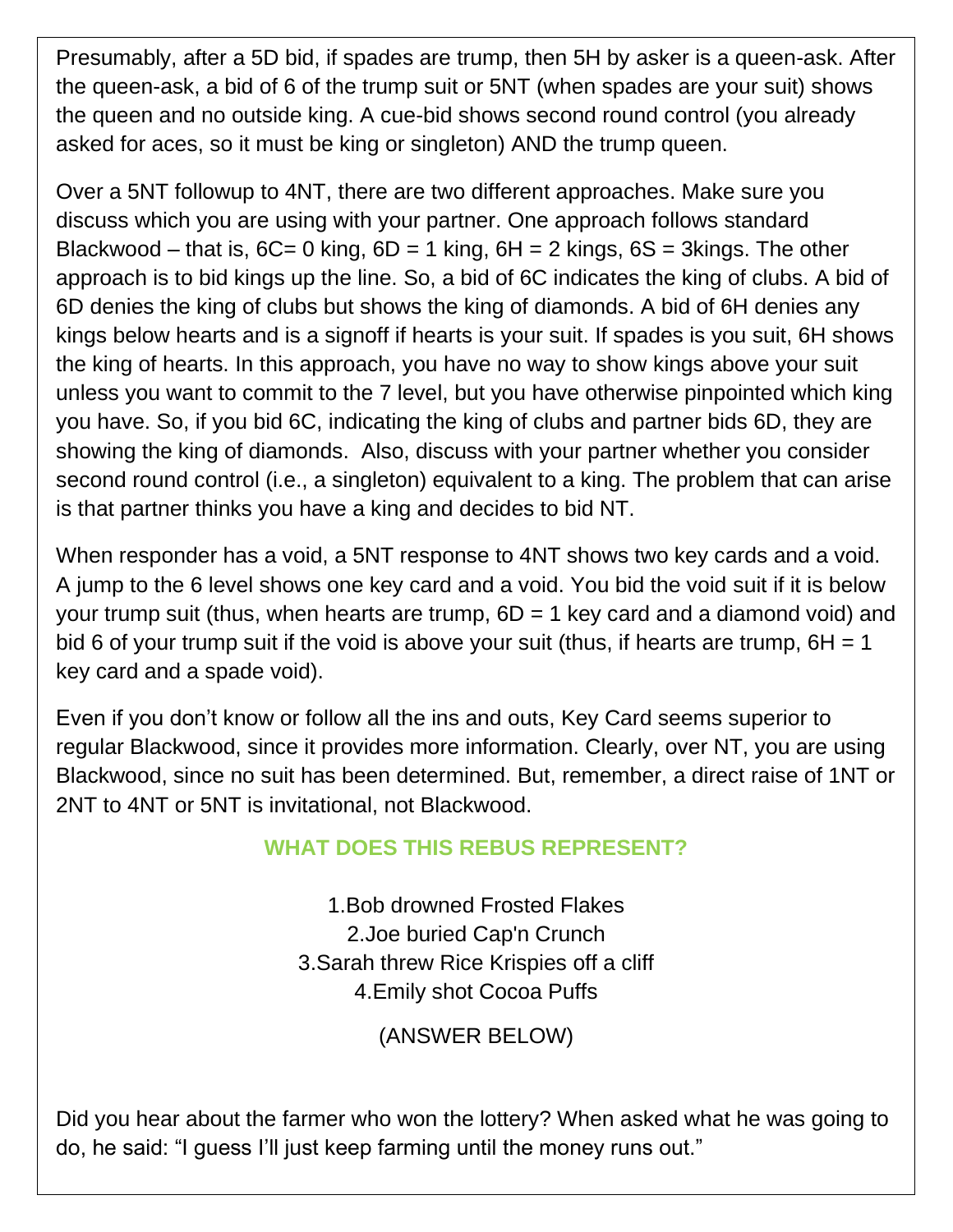### **LIGHTNER DOUBLES**

Lightner Doubles are lead-directing doubles of slam, and occasionally 3NT, contracts. Penalty doubles in these situations tend to gain little (if you set the opponents in a slam contract, you generally have a good score), Lightner suggested that the opening lead should be something unconventional. It asks for an unusual lead. For example, if our side has bid a suit along the way, it discourages that suit. It also discourages a trump lead and, by implication, unbid suits, as the leader would generally make one of those leads. A common interpretation is to lead the first bid suit by dummy. Sometimes the opening leader will have to think (gasp) to figure out what the doubler wants. Generally, you are looking to ruff the opening lead or have two top tricks in that suit and hope to cash out before declarer can get in and pull trump / throw away losers.

While mostly applying to slams, Lightner Doubles can be used with 3NT when the doubler has a stack behind dummy's first bid suit and wants that suit led. So, doubles of 3NT either mean you have a stack in dummy's first bid suit or you can defeat 3NT regardless of what is led.

Since the presumption behind Lightner doubles is that you have to get your tricks off the top, the only other reason to double a freely bid slam is if you can defeat it in your own hand, and that usually means you should have at least one trump trick.

### **FLASH GORDON**

Flash Gordon has been captured by the evil emperor, Ming the Merciless. Ming says he will give Flash one chance to live. He brings out 50 green balls and 50 orange balls, and two large jars. He tells Flash he can put as many balls of each color as he wants in each jar, but must put all the balls in one or the other of the jars. He will then be blindfolded and must pick one of the jars. From that jar, he will pick a ball. If the ball is green, Flash goes free, but if the ball is orange, Flash will be killed immediately. How can Flash distribute the balls to maximize his chances. (ANSWER BELOW)

### **SOME BIG NUMBERS**

For every human being on earth, there are 170 million insects

There are more stars in the sky than grains of sands on earth

There are more stars in the sky than all the words every spoken by all humans

90 percent of the cells in your body are actually bacteria =100 trillion microbes living on your skin, in your gut, up your nostrils, etc.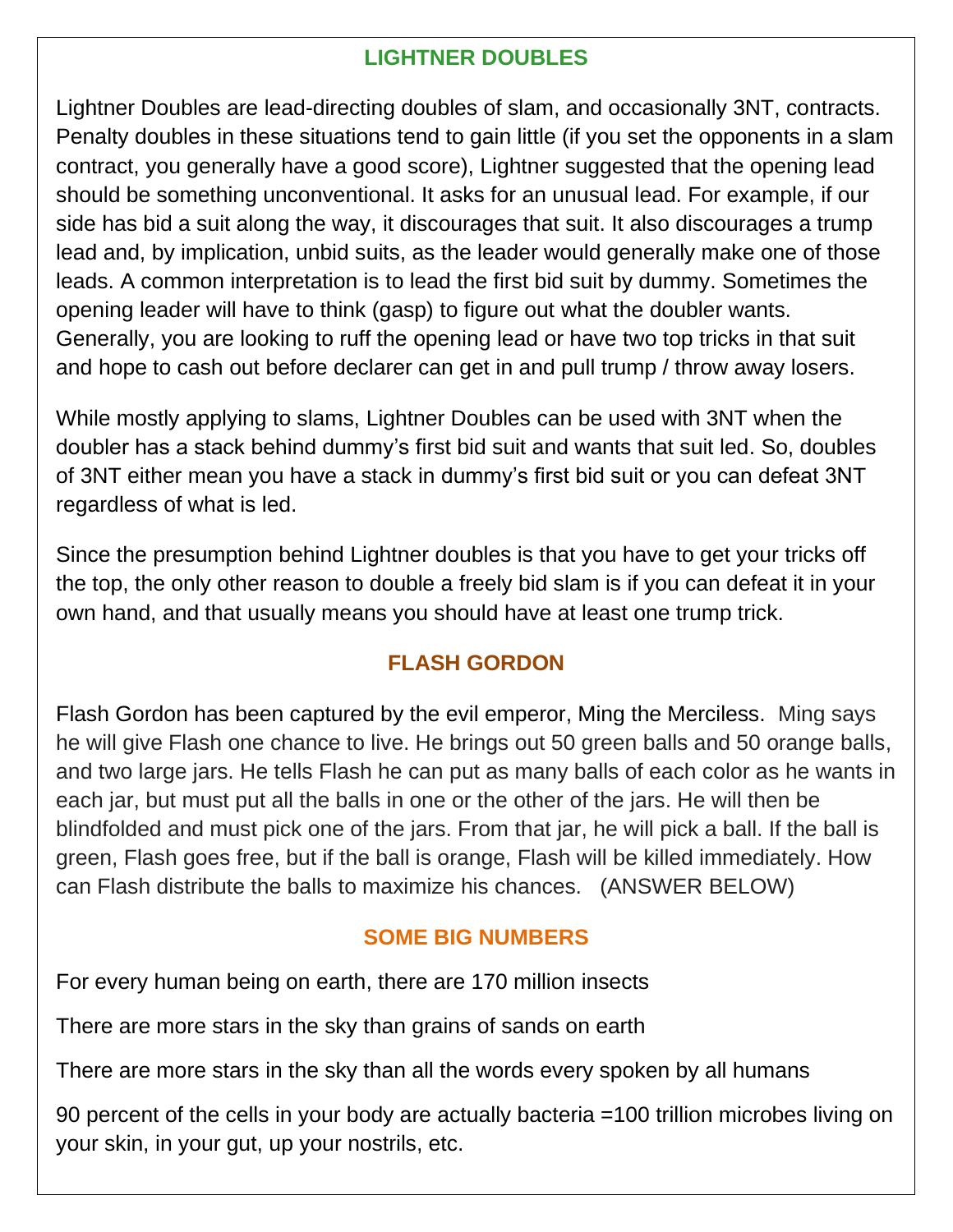### **OBSERVATIONS (COMPLIMENTS OF STEVE BANWARTH)**

I'm on two diets. I wasn't getting enough food on one.

A cold seat in a public restroom is unpleasant. A warm seat in a public restroom is worse.

Apparently RSVP'ing to a wedding invitation "Maybe next time," isn't the correct response.

Don't irritate old people. The older we get, the less "Life in prison" is as a deterrent.

Have you ever listened to someone for a minute and thought, "Their cornbread isn't done in the middle."

I asked my wife if I was the only one she had ever been with. She said yes, all the others were nines and tens.

I really don't mind getting older, but my body is taking it badly.

It turns out that being an adult now is mostly just googling how to do stuff.

I miss the '90s when bread was still good for you and no one knew what kale was.

Do you ever get up in the morning, look in the mirror and think "That can't be accurate."

I want to be 14 again and ruin my life differently. I have new ideas.

As I watch this new generation try to rewrite our history, one thing I'm sure of.... it will be misspelled and have no punctuation.

I told my wife I wanted to be cremated. She made me an appointment for Tuesday.

Confuse your Doctor by putting on rubber gloves at the same time he does.

For our anniversary, my wife asked me to take her to one of those restaurants where they make food right in front of you. I took her to Subway. That's when the fight started.

I went line dancing last night. OK, it was a roadside sobriety test ... same thing.

### RELIGIOUS COMPARISONS

Jews don't recognize Jesus.

Protestants don't recognize Trans-Substantiation.

Baptists don't recognize each other in the liquor store on Saturday night.